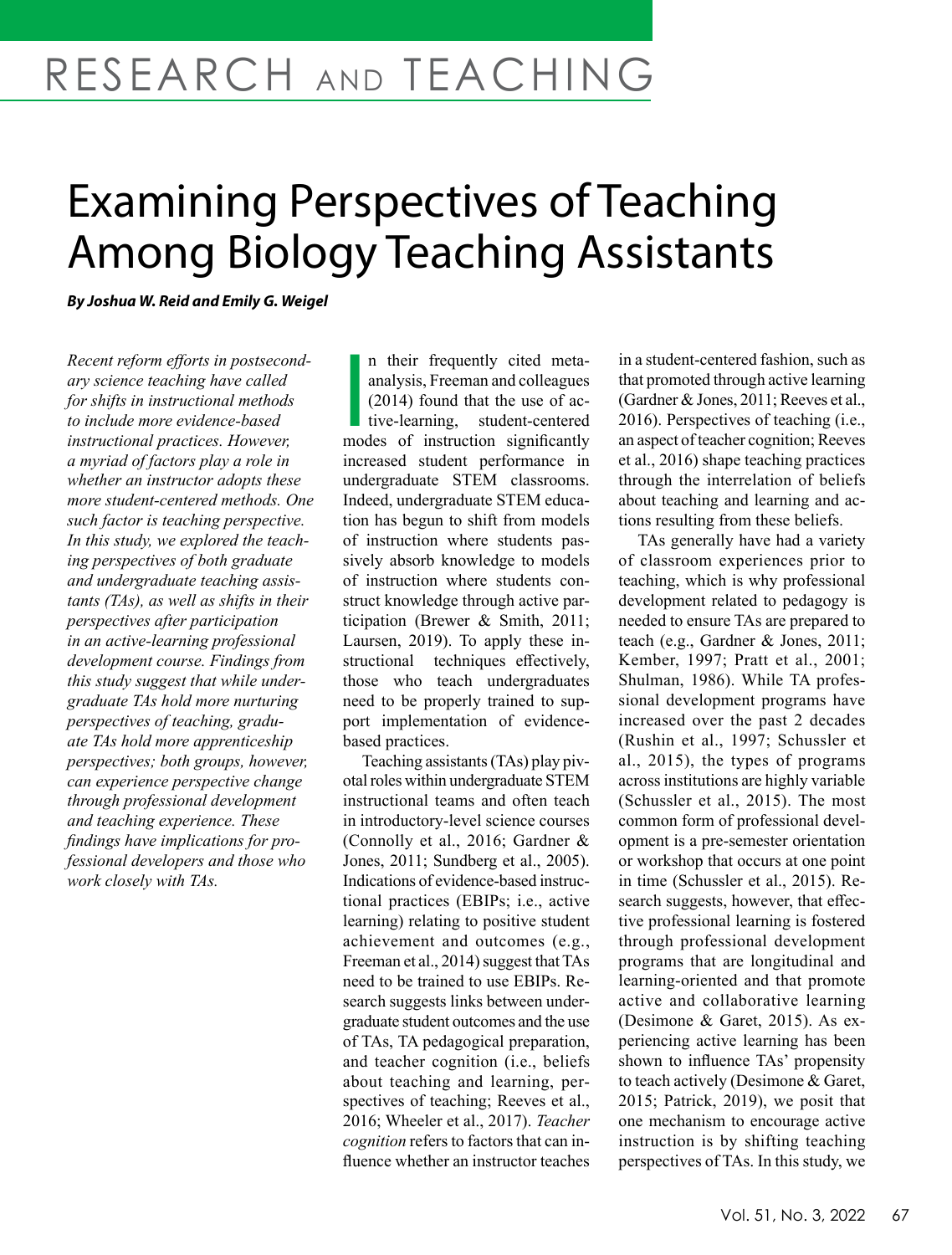compared the teaching perspectives of TAs before and after they participated in a professional development program.

# **Changing TA cognition through active-learning professional development**

Reeves and colleagues (2016) proposed a theoretical model for assessing TA professional development (PD) programs. This model proposes three areas for assessment: (1) TA cognition, (2) TA practices, and (3) student outcomes. *TA cognition* refers to the beliefs, attitudes, and perspectives about teaching and learning that TAs bring into the classroom when they teach. All instructors, including TAs, bring to the classroom a variety of beliefs and perspectives about content, teaching, and learning (Kember, 1997; Pratt et al., 2001; Shulman, 1986). Research has demonstrated how these cogni-

**TABLE 1**

tive constructs can shape instructional practices (Addy & Blanchard, 2010; Bond-Robinson & Rodriques, 2006; Volkmann & Zgagacz, 2004). *TA practices* refer to the instructional decisions and practices that TAs use in their teaching. Kember (1997) and Pratt & Collins (2000) argued that these practices are shaped by preconceived notions about teaching and learning. Finally, *student outcomes* provide variables to evaluate the effect of TA cognition and practices on students. These outcomes can include achievement, persistence, retention, and interest, among others. These outcomes are shaped by the TA practices, which are shaped by TA cognition. Therefore, exploring TA cognition is of relevance for understanding the efficacy of professional development.

One component of TA cognition that has been understudied in the context of teaching assistants is teaching perspectives. Teaching perspectives are the beliefs and intentions held by instructors that guide actions related to teaching and learning (Pratt et al., 2001). In other words, a teaching perspective is a "lens through which we view teaching and learning" (Pratt, 2002, p. 6). Five teaching perspectives have been identified in the literature: transmission, apprenticeship, nurturing, development, and social reform (see Table 1 for more details; Pratt & Collins, 2000). Kember (1997) aligned these perspectives on a continuum from teacher-centered instruction (transmission) to studentcentered instruction (apprenticeship, nurturing, developmental, social reform). Each perspective includes a combination of beliefs, intentions, and actions about how students learn, how learning occurs, and what learning looks like (Pratt, 2002; Pratt et al., 2001; Pratt & Collins, 2000).

While Pratt (2002) cautioned

| <b>Perspective</b> | <b>Definition</b>                                                                                                                                                                                                                                                                                                                                                  |  |
|--------------------|--------------------------------------------------------------------------------------------------------------------------------------------------------------------------------------------------------------------------------------------------------------------------------------------------------------------------------------------------------------------|--|
| Transmission       | This perspective articulates a separation of roles between the teacher and student. In this perspective,<br>teaching is best described as transmitting knowledge from a teacher (expert) to a student (novice). There<br>is an emphasis on the acquisition of knowledge from the lecture of a knowledgeable other.                                                 |  |
| Apprenticeship     | The focus of this perspective is on quiding and challenging students. The teacher (facilitator) quides<br>students through learning where the outcome is independent learning and workers. In this conception,<br>teaching is viewed as an interaction between the teacher and student.                                                                            |  |
| Developmental      | This perspective emphasizes teachers and students both as learners. The teacher is learning about their<br>students and their level of understanding and how to help them develop rich understandings of content.<br>This includes both effective questioning and bridging knowledge for the students.                                                             |  |
| Nurturing          | This perspective takes both a cognitive and affective perspective on learning. Self-efficacy, motivation,<br>self-esteem, and identity of the students are important variables for student learning, and the teacher is<br>responsible for creating learning environments that help build these qualities. This perspective recognizes<br>students as individuals. |  |
| Social reform      | The focus of this perspective shifts from individual students to the collective aspect of society. Teach-<br>ers challenge discourses and practices related to their content to understand the voices that are heard<br>and represented. A primary goal of teachers in this perspective is to empower students to take action to<br>improve lives and society.     |  |

*Note.* Adapted from Kember (1997) and Pratt et al. (2001).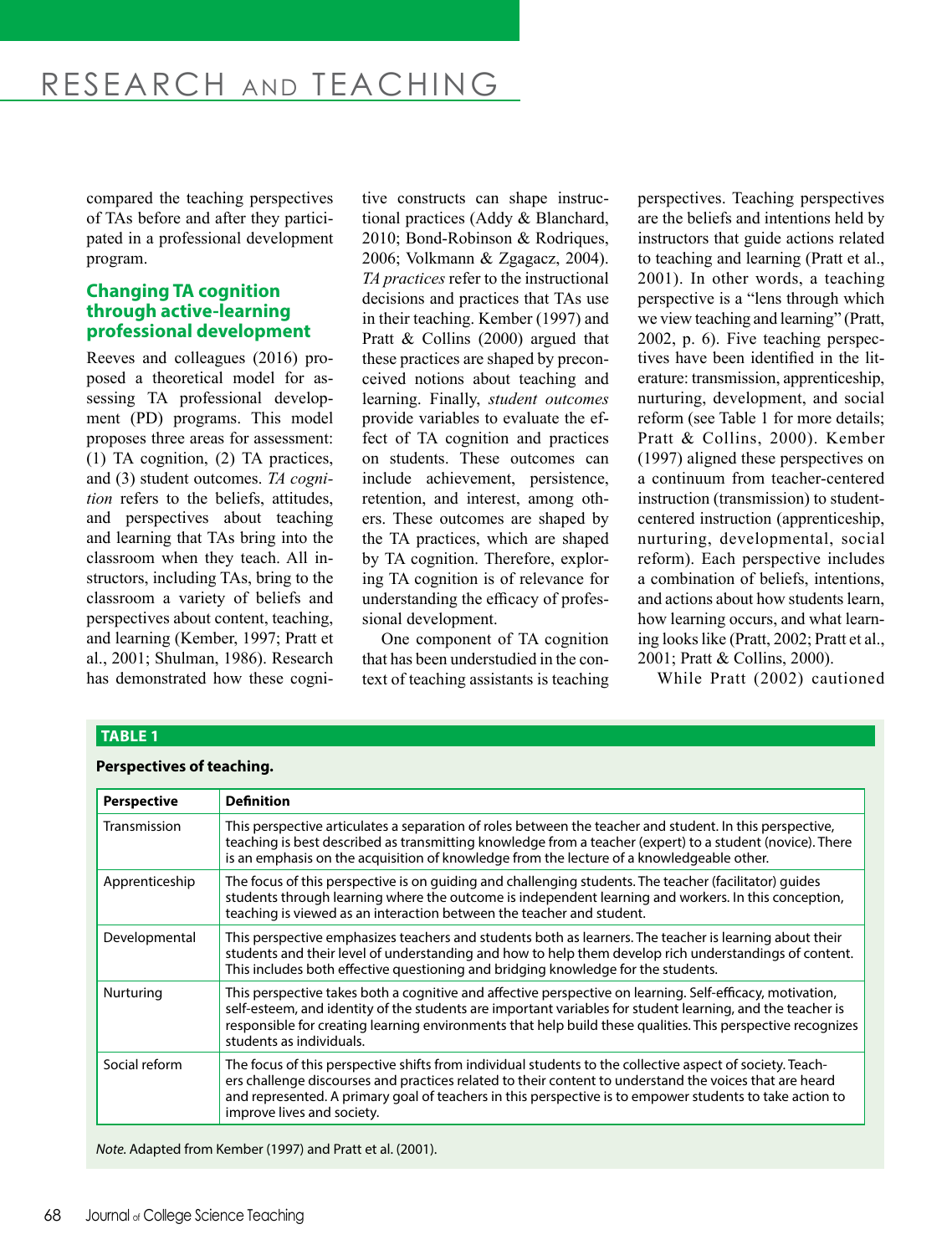against using teaching perspectives as synonymous with teaching methods, he does suggest that there is a relationship between behaviors in implementing teaching and learning activities. For instance, while both transmission and nurturing perspectives might lead to question-and-answer teaching methods, *how* questions are asked and *how* teachers listen to students might differ

based on these perspectives. Therefore, it is important for instructors to reflect on their teaching perspectives.

### **Research questions and hypotheses**

Scholarship points to apprenticeship and nurturing as dominant teaching perspectives for higher education faculty, adult teachers, and graduate students (Pratt & Collins, 2000). However, little research has been conducted on TA perspectives of teaching. Pratt (2002) included graduate student TAs as well as those not teaching; we focused this study by examining teaching assistants only. Despite the educational-level differences between undergraduate and graduate students, research has dem-

#### **FIGURE 1**





*Note*. Green bar graphs represent data collected in this study while gray bar graphs represent comparison data collected in Pratt et al. (2001). None = no dominant perspective, Tran = transmission, Appr = apprenticeship, Deve = developmental, Nurt = nurture, SoRe = social reform, UTA = undergraduate teaching assistants, GTA = graduate teaching assistants, PD = professional development.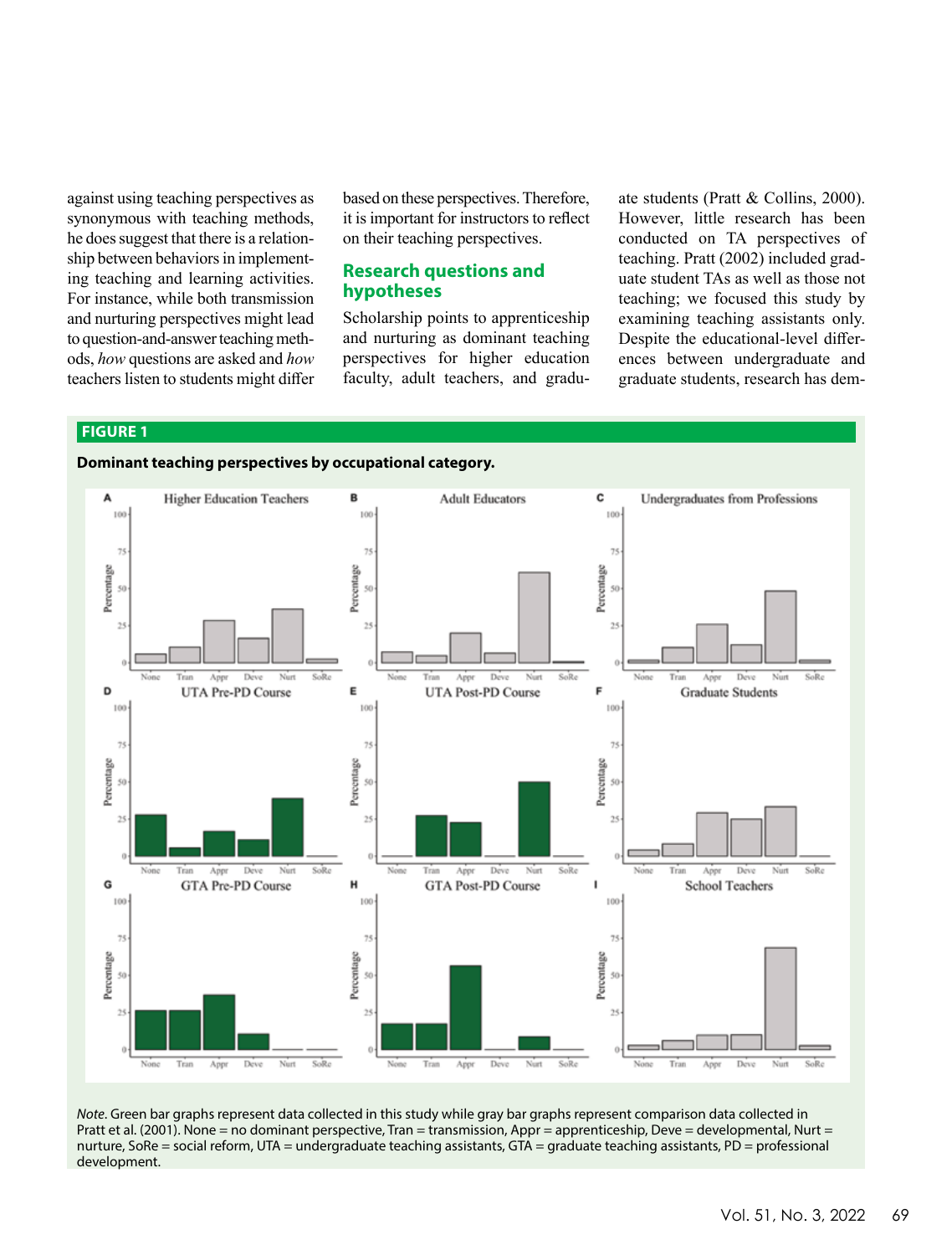onstrated that undergraduate teaching assistants (UTAs) and graduate teaching assistants (GTAs) are more similar than different (Chapin et al., 2014; Otero et al., 2006; Wheeler et al., 2017). Therefore, we hypothesized that given the previous research asserting other similarities between UTAs and GTAs, these groups would also have similar teaching perspectives. Additionally, we predicted that by engaging in a professional development course, TAs would shift their teaching perspectives from teacher-centered (i.e., transmission) to more student-centered (i.e., apprenticeship, nurturing, development, social reform; Pratt et al., 2001), as the PD course provides opportunities to develop more nuanced understandings of teaching and reflect on one's current beliefs and actions related to teaching. However, we expect that some characteristics, such as the TA's gender or the class type to which they are assigned (lecture vs. laboratory), may modulate these effects. The present study tested these hypotheses by measuring TAs' teaching perspectives both before and after participation in a PD course focused on EBIPs. To test these hypotheses, we asked the following questions:

- 1. How do the baseline perspectives of teaching among UTAs and GTAs differ from other instructor and student populations?
- 2. Are there differences among TAs in their teaching perspectives?
- 3. Do TAs shift their perspectives on teaching after participating in an active-learning TA PD course?

# **Study context: Professional development description**

TAs enrolled in a PD course concurrent with their first teaching experiences. The course was team-taught using active-learning practices (i.e., think-pair-share, jigsaw, role play, case studies, etc.) and focused on procedural expectations, general institute policies (e.g., Family Educational Rights and Privacy Act regulations), and EBIPs (e.g., Freeman et al., 2014; Handelsman et al., 2007). The curriculum and instructor remained constant across semesters to minimize instructional differences between semesters.

Each week, TAs could pose a question or highlight an issue they encountered in their teaching in the past week. The instructors and the fellow TAs would work together to find a solution that fit both institute policy and the TA's approach to teaching. An active lesson on tested elements of scientific teaching followed (e.g., Bloom's taxonomy and learning objectives, inquiry instruction, case studies, and group work, among others). Students worked regularly in small groups (three or four people) for activities in the course, and attendance in the course was mandatory for all sessions. This course model was therefore closely based on the learning theories of constructivism (von Glasersfeld, 1998) and cooperative learning (Johnson et al., 2000). This model capitalized on both the ability of fellow TAs to guide learning in the room and on the interaction with and conceptual organization of material (Taylor et al., 2000). This model in turn provided opportunities for TAs to deliberately think about and reflect on their perspectives of teaching while being exposed to effective teaching strategies (e.g., Mezirow, 2003).

In addition to in-class work, TAs were expected to complete preclass readings and discussion forum prompts, as well as weekly blog reflections on the materials covered after class. Twice during the semester, TAs

#### **TABLE 2**

#### **Demographic information of participants.**

| Criteria              | Percent (%) |  |  |
|-----------------------|-------------|--|--|
| Gender                |             |  |  |
| Female                | 75          |  |  |
| Male                  | 25          |  |  |
| <b>Student status</b> |             |  |  |
| Undergraduate         | 52          |  |  |
| Graduate              | 48          |  |  |
| Type of course        |             |  |  |
| Laboratory TA         | 56          |  |  |
| Lecture TA            | 44          |  |  |
| Semester              |             |  |  |
| Spring 2017           | 21          |  |  |
| <b>Fall 2017</b>      | 79          |  |  |

designed and taught a mini lesson (3 to 5 minutes) of their choice individually and received feedback (both on content and practices) in small groups consisting of four fellow TAs and an instructor. At the end of the course, each TA completed a learning portfolio, which was a collection of items from class activities and writing throughout the semester that showcased what each TA learned in this course. The portfolios included at least eight writing samples from a combination of forum responses and blog posts, lesson plans from their teaching experiences, and a summative 1‐page reflective essay explaining the significance of items chosen to exemplify their learning and growth as a teacher.

# **Methods**

Our study was conducted across two semesters, spring 2017 and fall 2017, at a large southeastern research-intensive university (as defined by Carnegie Classification of Institutions of Higher Education,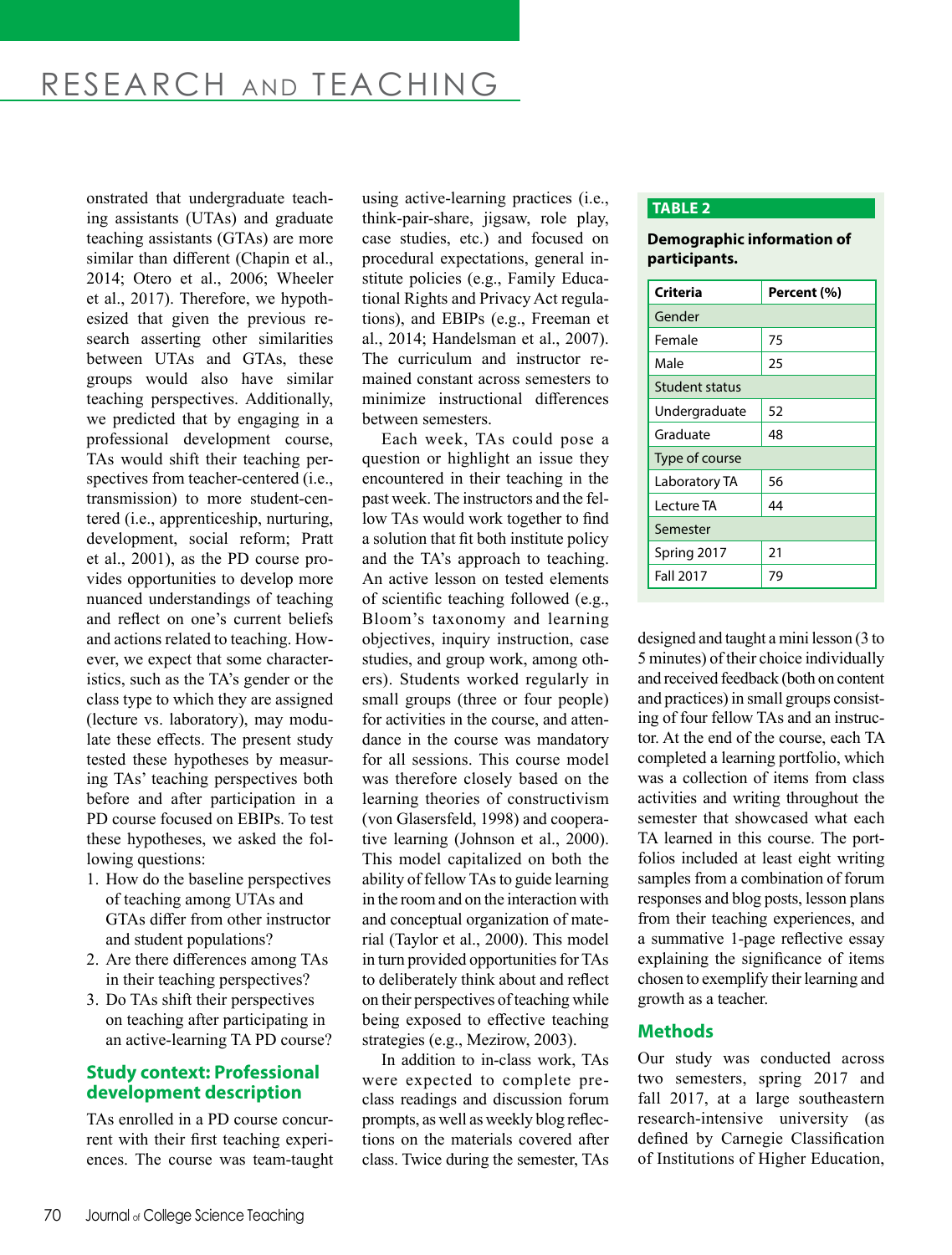n.d.). At the beginning and end of the course, we administered the Teaching Perspectives Inventory (TPI) to examine TA teaching perspectives as they began and left the program, as well as how their perspectives changed with respect to demographic factors (e.g., gender, type of course, and TA's graduate or undergraduate status) and controlling for semester. We provided class time for students to complete the survey, ensuring a 100% response rate.

### *Study participants*

Participants included graduate and undergraduate students currently serving as TAs, 38 (of 39) from spring 2017 and 10 (of 12) from fall 2017, all of whom consented and had no

prior teaching experience (total *N* = 48). Graduate students included students pursuing a master's or doctoral degree in biology or bioinformatics, and undergraduates included biology and biochemistry majors.

To pool the data across semesters, we tested for population differences between semesters using a chi-square test for independence for categorical data (gender, type of course, and graduate or undergraduate status of the TA) and found no significant differences despite large size differences in the TA groups (all  $p > .05$ ). While we provided multiple gender options (e.g., transgender male, non-binary, self-label box), students responded only with male and female. Additionally, there was little racial diversity,

#### **FIGURE 2**

#### **Changes in graduate TA perspectives after participation in the professional development course.**



*Note*. Bands in the center of the figure show changes in dominant perspectives. Thicker lines represent more participants than smaller lines.

which made it necessary to omit race as an examined demographic variable. However, for robustness, we chose to incorporate semester as a factor in our models to detect whether underlying effects attributable to semester could not simply be reduced to demography.

#### *Instrument*

The TPI was developed to identify the dominant and recessive teaching perspectives held by instructors (Pratt & Collins, 2000). The instrument has a robust history of validity evidence with multiple populations, including graduate and undergraduate students (Collins & Pratt, 2011; Pratt & Collins, 2000), so it was suitable to use in this study. Undergraduate STEM instructors can hold multiple perspectives, but one or two typically take precedence (dominant perspectives) over others (recessive perspectives). The TPI measures commitment to a perspective in two ways. First, it measures commitment using a summation of Likert-type values (1 = never;  $5 =$  always) from 45 survey items (9 items per perspective). The highest score possible for each perspective is therefore 45 and the lowest is 9. Higher scores on the TPI indicate a stronger commitment to a perspective. The second measurement for commitment to a perspective is ranking, which is based on whether an individual scored a perspective higher than other perspectives. In this case, lower ranking on the TPI indicates a stronger commitment to a perspective because a ranking of 1 refers to the dominant perspective. Overall, a high strength of commitment can be obtained by having a high score and low ranking.

#### *Statistical analyses*

Several different generalized linear mixed-effect models (GLMMs) were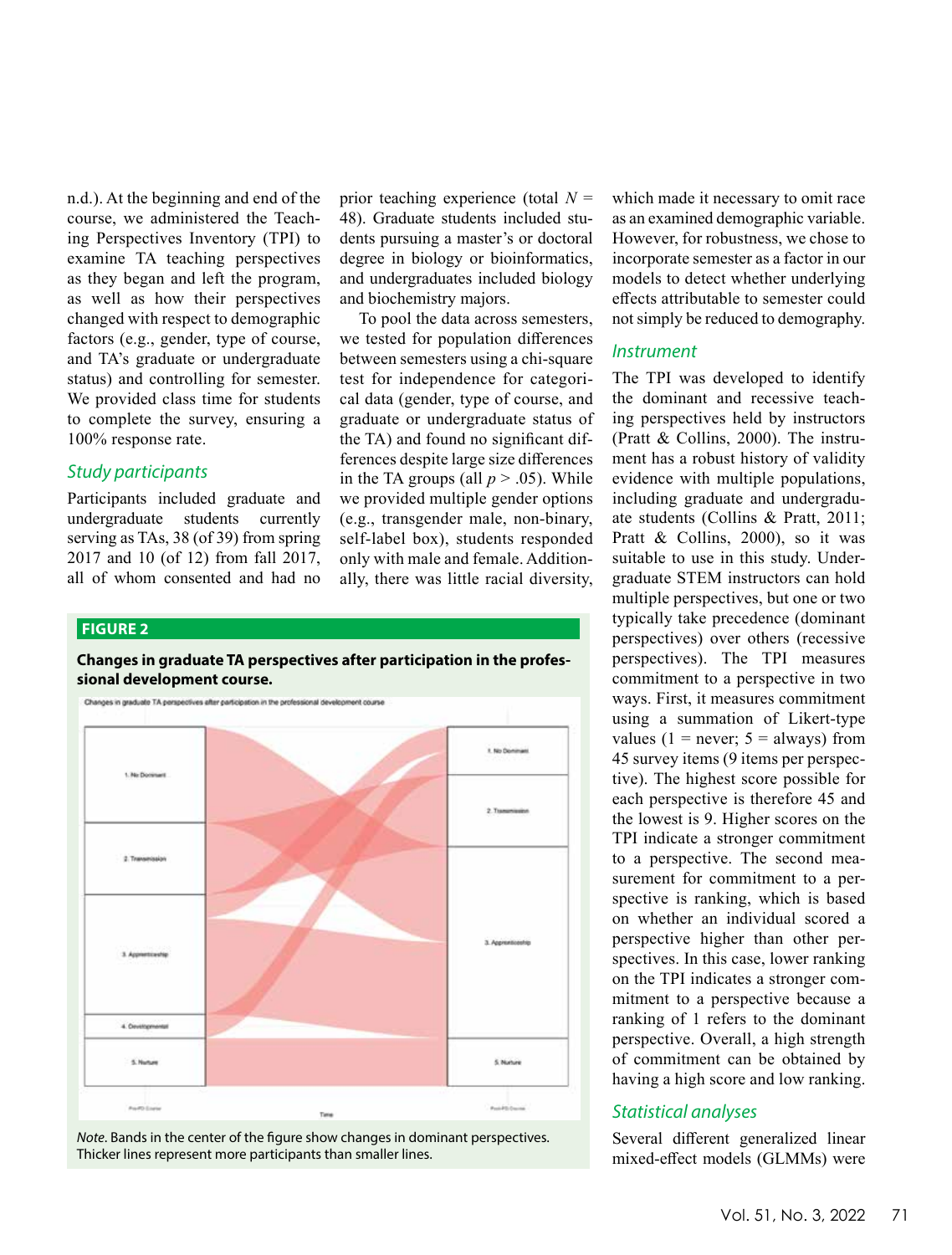# RESEARCH AND TEACHING

run in R (R Core Team, 2017) with the package lme4 (Bates et al., 2015) to examine the results of this study based on the questions asked and statistical agreement with model assumptions.

#### **Results**

#### *Research Question 1: How do the baseline perspectives of teaching among UTAs and GTAs differ from other instructor and student populations?*

We measured the teaching perspectives of graduate and undergraduate TAs prior to and following a professional development course paired with their first teaching experience (Figure 1). Figures 2 and 3 display the dominant teaching perspective for graduate and undergraduate TAs prior to and after instruction. In Figure 3, the bands connecting the two sides of the figure represent how individuals changed from pre- to post-course. For instance, in Figure 2, the majority of students who held no dominant perspective before the course shifted to holding apprenticeship as a dominant perspective after the course. Supplemental Tables 2 and 3 (which can be found at https://bit.ly/3nvdiGY) display the secondary dominant perspectives (i.e., the second-ranked perspective, when present) and the recessive perspective (least-chosen perspective), respectively.

To compare UTAs and GTAs statistically, we first considered how strongly our respondents scored each perspective; considering this allows us to determine whether differences exist simply because one group gives higher numeric responses, on average, compared to other groups. Overall, the "strength" of the mean TPI score (how strongly the respondents ranked, on average, for all perspectives), as well as the standard deviation among TPI scores, was not statistically significantly different between UTA and GTA groups (GLMM,  $p > .05$  in all cases). Similarly, when considering the scores given to the highest (dominant) and lowest (recessive) teaching perspectives, neither the overall score for the dominant nor the recessive teaching perspective was statistically significantly higher or lower (GLMM,  $p > .05$  in all cases), eliminating the possibility of strong outliers skewing the data. When considering the range of scores across perspectives and relative difference between the dominant and secondary perspectives, the scores were not significantly different between TA groups; similarly, the range of scores separating each perspective and the frequency of dualities among the perspectives were statistically

equivalent across demographic groups (GLMM,  $p > .05$  in all cases). These results held at both timepoints (pre-PD and post-PD course). Thus, respondent scores are not reflective of outliers or stronger responses within groups; rather, they represent real differences in UTA vs GTA teaching perspectives.

In our data set, nurturing was the dominant perspective for undergraduates both before and after instruction, and apprenticeship was the dominant perspective for graduate students (GLMM, *t* = 2.173, *p* = .038). This was in contrast to prior data with higher education teachers, adult educators, undergraduates, graduate students, and school teachers, where nurturing was ranked higher (Pratt & Collins, 2000). Additionally, social reform was not

#### **FIGURE 3**

#### **Changes in undergraduate TA perspectives after participation in the professional development (PD) course.**



*Note.* Bands in the center of the figure show changes in dominant perspectives. Thicker lines represent more participants than smaller lines.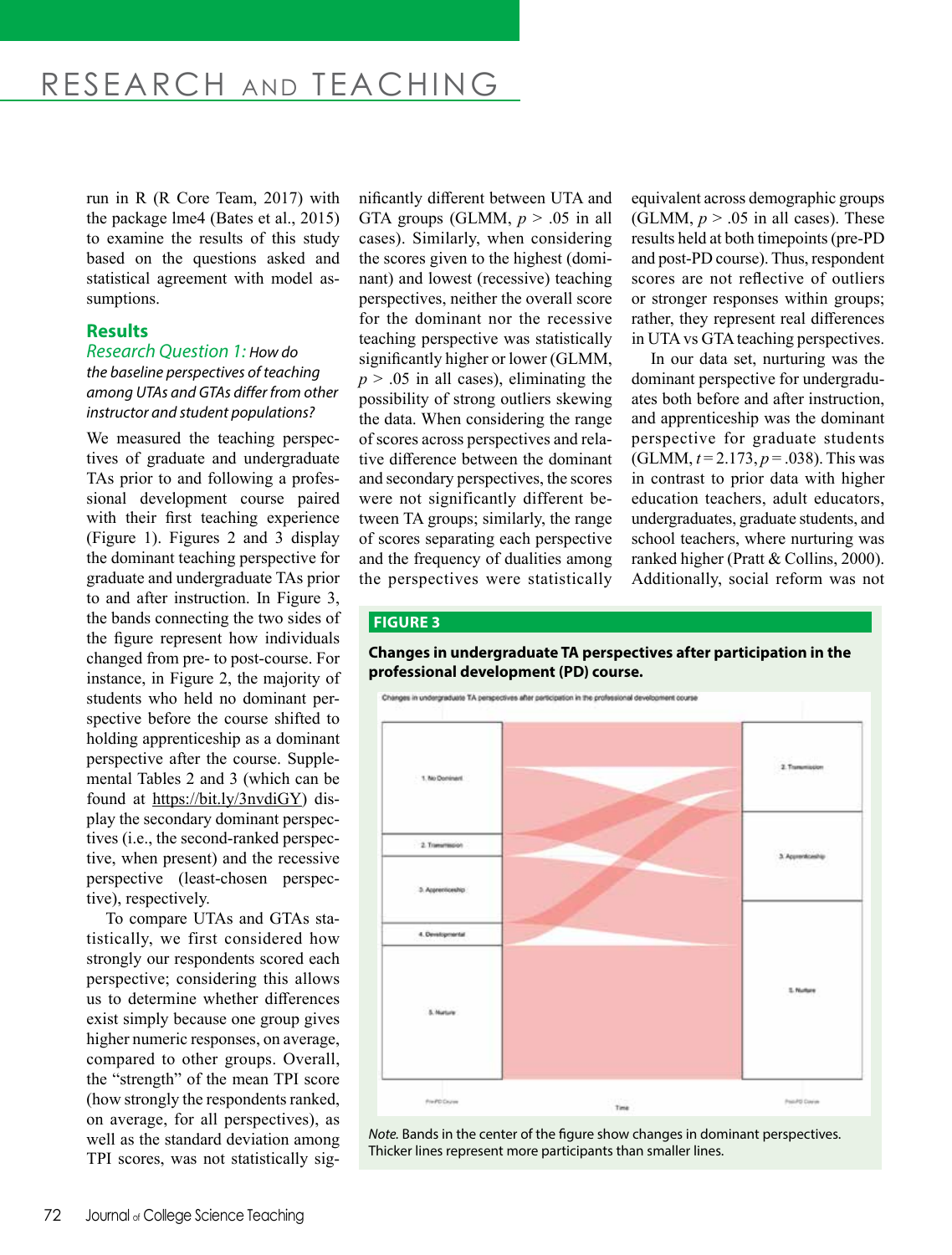#### **FIGURE 4**

**Boxplot comparison of nurturing perspectives between male (M) and female (F) TAs.**



*Note.* Pre-instruction graphed here. Male TAs rate nurturing significantly higher among teaching perspectives compared to female TAs pre- and post-instruction.

#### **FIGURE 5**

**Boxplot comparison of laboratory and lecture TAs transmission perspectives.**



*Note.* Pre-instruction graphed here. Lab TAs scored the teaching perspective transmission significantly lower compared to lecture TAs prior to instruction. ranked as a dominant or secondary dominant perspective for our sample, whereas it appeared in other populations (Pratt & Collins, 2000).

### *Research Question 2: Are there differences among TAs in their teaching perspectives?*

Graduate students and male students specifically ranked nurturing on average higher than their undergraduate and female counterparts (GLMM; Status: *t* = -2.144, *p* = .04; Gender: *t* = -2.793, *p* = .009; Figure 4). Additionally, it is clear that undergraduates harbored many dualities in the dominant category prior to instruction (see Supplemental Table 1 at https://bit.ly/3nvdiGY). This effect was largely driven by undergraduate males (GLMM; *t* = 2.207,  $p = .035$ ) and disappeared post-instruction (GLMM,  $p > 0.05$ ). The absolute rankings of social reform and developmental perspectives for all rankings were also found to be statistically independent of any specific TA demographic groups (i.e., status, gender, type of course; GLMM, *p* > .05).

Somewhat unexpected, we found that even prior to instruction, TAs scored transmission higher simply depending on the course to which they were blindly assigned; namely, if assigned to a lecture-based course, those TAs scored transmission higher as a perspective (GLMM;  $t = 2.551$ ,  $p = .016$ ; Figure 5). This indicates that TAs who teach in lecture-based courses generally hold transmission perspectives compared to their counterparts who teach laboratory-based courses. As a general trend, transmission was ranked lower by males compared to females prior to instruction, regardless of course (GLMM;  $t = 2.248$ ,  $p = .032$ ; Figure 6). This suggests that females generally hold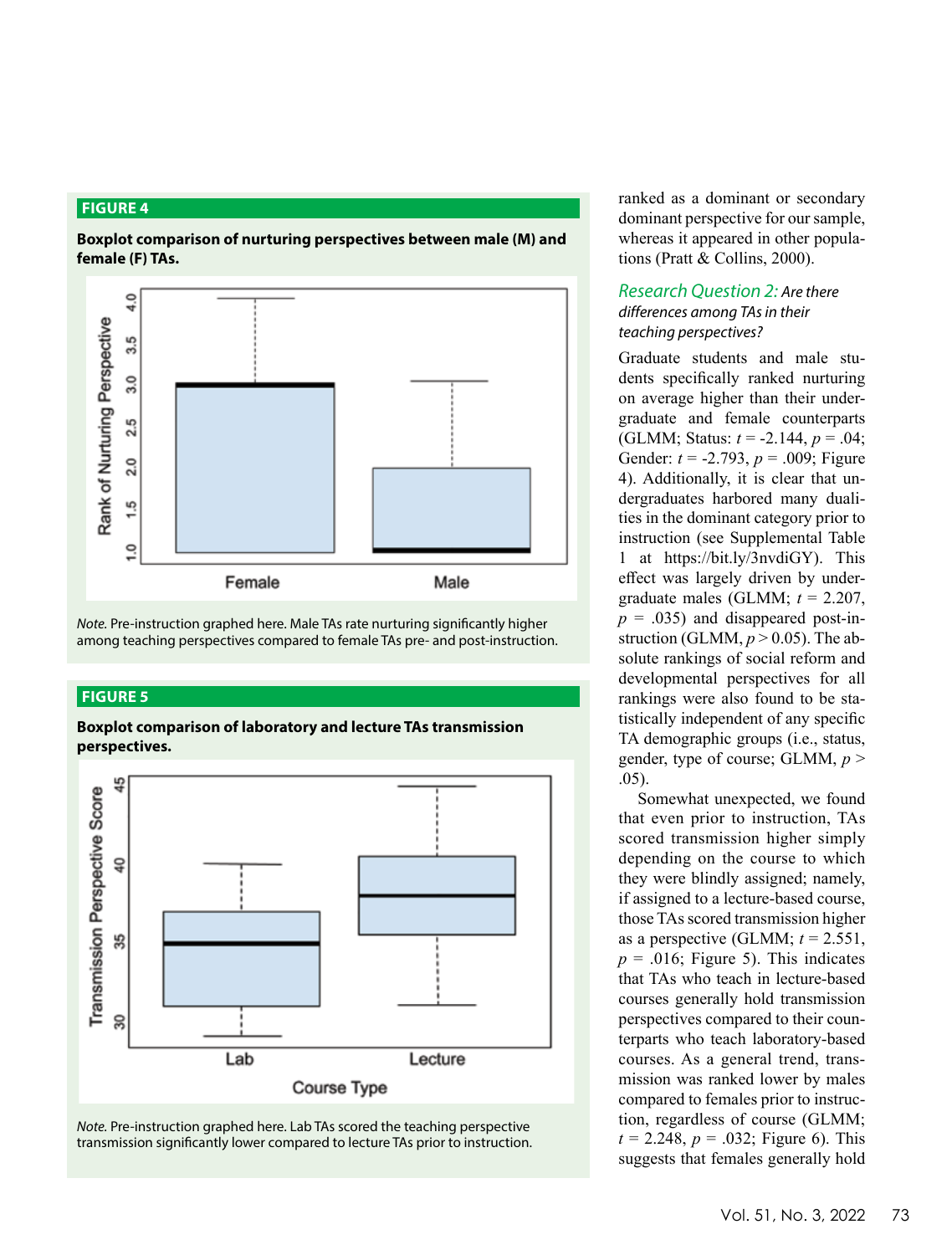stronger transmission perspectives compared to males.

#### *Research Question 3: Do TAs shift their perspectives on teaching after participating in an active learning TA PD?*

After instruction, we found that the relative ranking of developmental among the perspectives increased for males, undergraduates, and those teaching lab courses (GLMM; Gender: *t* = 2.953, *p* = .006; Status: *t* = 2.698, *p* = .011; Course Type: *t* =  $-2.304, p = .027$ ). Similarly, the rank of social reform increased for males (GLMM; *t* = 2.166, *p* = .037). Overall, however, males appeared to change significantly less in the strength of their overall TPI scoring (GLMM;  $t = -2.347$ ,  $p = .026$ ), showing more swaps between adjacent rankings but less drastic ranking changes than their fellow female TAs. While other demographic categories were not found to show significant differences post-instruction, we did find that lecture TAs appeared to be much more difficult to shift in their perspectives, particularly in their consistent, high rating of the transmission category (GLMM; *t* = -3.308, *p* = .003). Overall, differences in TA perspectives post-instruction appeared to be driven by gender and course assignment rather than other factors.

## **Discussion and implications**

This study highlights differences and shifts among TAs' perspectives of teaching both before and after participation in a professional development course. GTAs, both pre- and post-instruction, were more likely to hold transmission and apprenticeship as dominant perspectives of teaching, rather than developmental, nurturing, and social reform perspectives compared to previously studied groups

(Pratt et al., 2001). While it is important to note that each perspective is neither good nor bad, the majority of transmission or apprenticeship perspectives gives insight into how GTAs view knowledge and teaching. Additionally, we found evidence that these perspectives are influenced by gender and course assignment. For instance, lecture-based TAs appear to favor transmission views when compared to laboratory-based TAs, suggesting transmission views of teaching are associated with lecturing. One potential explanation may be that laboratory-based courses mimic research practices more closely than lecture-based courses, which could explain why apprenticeship perspectives of teaching were more salient in TAs that taught laboratory-based courses. This may be a reflection of their experiences with mentoring and

apprenticing with their research advisers. However, this presents a polarized view of how TAs think about knowledge between lecture and laboratory-based courses, with lecture being more content-oriented. Future work should explore whether (more nuanced) differences in teaching perspectives are found among TAs who teach in more reform-oriented ways compared to those who teach more traditionally.

Reeves et al. (2016) argued that characteristics of GTAs influence their teacher cognition (i.e., teaching perspectives, attitudes, beliefs). Similarly, we found empirical evidence that gender (male vs. female) and course assignment (lecturebased course vs. laboratory-based course) were critical factors that drove differences in TA perspectives after participation in the professional

#### **FIGURE 6**





*Note.* Pre-instruction graphed here. Male TAs rate transmission significantly lower among teaching perspectives compared to female TAs prior to instruction.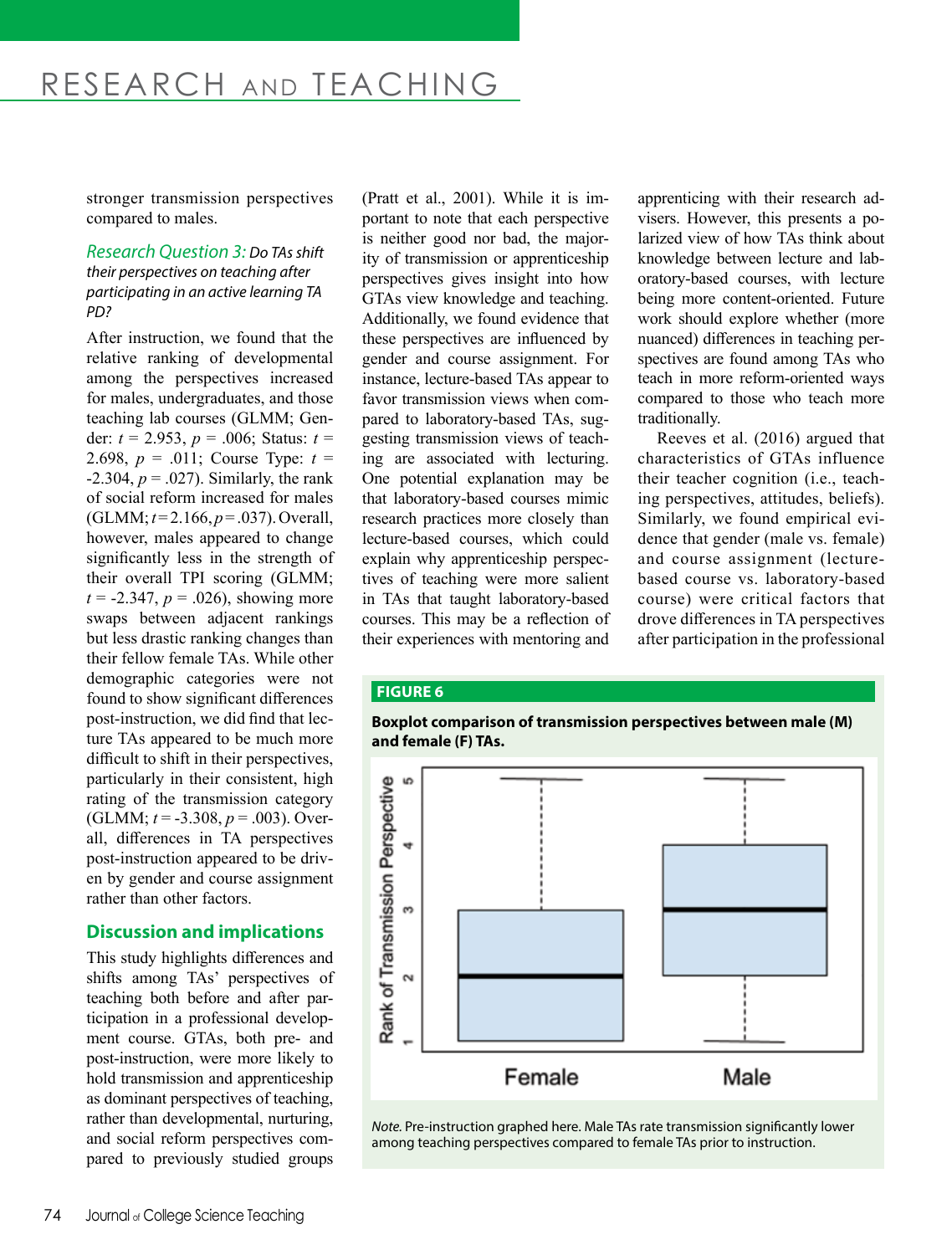development course. Additionally, while UTAs and GTAs are similar in many respects (i.e., training, teaching experience, content knowledge; Luft et al., 2004; Wheeler et al., 2017), we found evidence that they can differ in their teaching perspectives. Our results indicated that UTAs' dominant perspective of teaching was nurturing, while GTAs' dominant perspective was apprenticeship. One explanation could be that the teaching perspective is driven by relatability of the instructor status with the students. UTAs are more similar to undergraduate students than GTAs, so UTAs may structure their teaching to be more caring and focused on the students from an affective perspective. Research has found that students tend to find TAs (in general) more caring and nurturing than faculty (Kendall & Schussler, 2012), which could be extended to UTA-GTA differences. Alternatively, GTAs could be modeling apprenticeship perspectives of teaching after their research apprenticeships with their research peers and advisers. This finding suggests that similarities between students and the instructor may influence teaching perspectives. However, researchers should then ask why changes occur as an undergraduate transitions to graduate school (i.e., UTA to GTA).

The professional development course in this study offered opportunities for TAs to reflect on teaching perspective and engage in modeling of student-centered teaching. Patrick (2019) has discussed how participation in an active-learningbased professional development program can promote the use of evidence-based strategies by TAs in their courses. Our study revealed that a developmental perspective became more favored by males, UTAs, and laboratory-based instructors. This finding indicated that TAs considered the students in terms of their individual understandings and thought it was their role to guide the students and provide opportunities to help them develop rich understandings of the content.

As Pratt (2002) discussed, teaching perspectives are neither good nor bad but represent the beliefs and views that an individual holds toward teaching and learning. Our data suggest that secondary dominant perspectives may not be as marginal as other populations; therefore, pedagogical training should focus on solidifying perspectives to provide a foundation for reflection. Concurrently, reflection on perspectives could help with solidifying these perspectives. Professional developers should not focus on one primary perspective when designing professional development, but rather should create opportunities for participants to reflect on their own perspectives. We encourage professional developers to use the TPI as a way to provide a reflective opportunity in professional development programs. Additionally, professional development programs should consider the context in which TAs are working (i.e., laboratory-based or lecturebased courses). Future research will look at how teaching perspectives might be related to whether TAs identify as a teacher, to what extent, and how long the TA has been teaching. Acknowledging the variability in teaching perspectives and contexts in which TAs operate, scholars can more accurately describe the mechanisms by which TAs, and other undergraduate instructors, learn to teach.

#### **Acknowledgments**

*We thank the TAs who participated in this research, as well as James Caw-*

*thorne for insight in the early stages of this project. Additionally, we thank the Gardner Research Lab at Middle Tennessee State University for feedback and review of this work.* 

#### **References**

- Addy, T. M., & Blanchard, M. R. (2010). The problem with reform from the bottom up: Instructional practises and teacher beliefs of graduate teaching assistants following a reform‐minded university teacher certificate programme. *International Journal of Science Education*, *32*(8), 1045–1071.
- Bates, D., Maechler, M., Bolker, B., & Walker, S. (2015). Fitting linear mixed-effects models using lme4. *Journal of Statistical Software*, *67*(1), 1–48. https://doi.org/10.18637/ jss.v067.i01
- Bond-Robinson, J., & Rodriques, R. A. B. (2006). Catalyzing graduate teaching assistants' laboratory teaching through design research. *Journal of Chemical Education*, *83*(2), 313–323. https://doi.org/10.1021/ ed083p313
- Brewer, C., & Smith, D. (2011). *Vision and change in undergraduate biology education: A call to action.* American Association for the Advancement of Science.
- Carnegie Classification of Institutions of Higher Education. (n.d.). *About Carnegie Classification.* http://carnegieclassifications.iu.edu/2010/
- Chapin, H. C., Wiggins, B. L., & Martin-Morris, L. E. (2014). Undergraduate science learners show comparable outcomes whether taught by undergraduate or graduate teaching assistants. *Journal of College Science Teaching*, *44*(2), 90–100. https:// www.jstor.org/stable/43631962
- Collins, J. B., & Pratt, D. D. (2011). The teaching perspectives inventory at 10 years and 100,000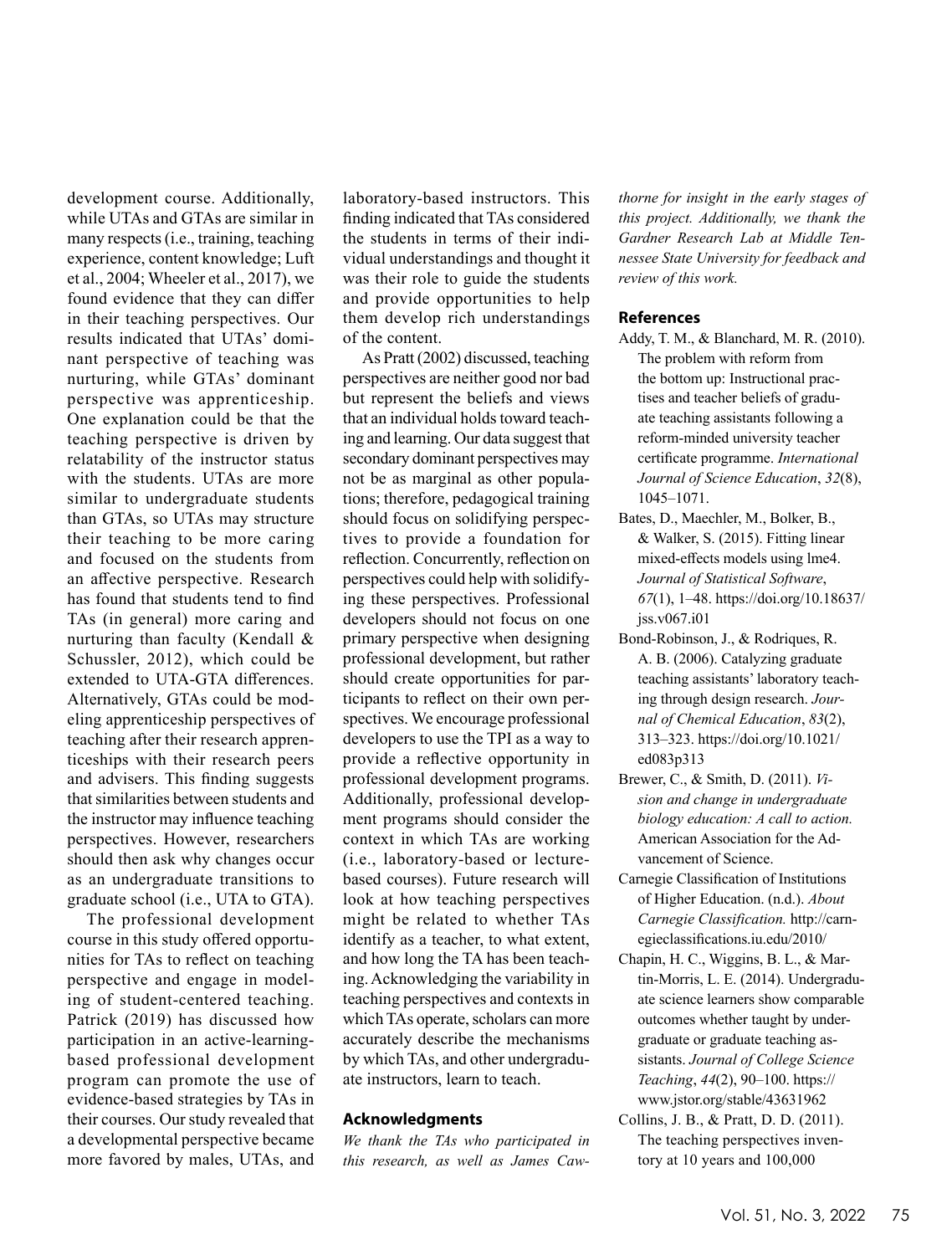# RESEARCH AND TEACHING

respondents: Reliability and validity of a teacher self-report inventory. *Adult Education Quarterly*, *61*(4), 358–375. https://doi. org/10.1177/0741713610392763

- Connolly, M. R., Savoy, J. N., Lee, Y.- G., & Hill, L. B. (2016). *Building a better future STEM faculty: How doctoral teaching programs can improve undergraduate education.* Wisconsin Center for Education Research, University of Wisconsin– Madison.
- Desimone, L. M., & Garet, M. S. (2015). Best practices in teachers' professional development in the United States. *Psychology, Society, and Education*, *7*(3), 252–263. https://doi. org/10.25115/psye.v7i3.515
- Freeman, S., Eddy, S. L., McDonough, M., Smith, M. K., Okoroafor, N., Jordt, H., & Wenderoth, M. P. (2014). Active learning increases student performance in science, engineering, and mathematics. *Proceedings of the National Academy of Sciences*, *111*(23), 8410–8415. https://doi. org/10.1073/pnas.1319030111
- Gardner, G. E., & Jones, M. G. (2011). Pedagogical preparation of the science graduate teaching assistant: Challenges and implications. *Science Educator, 20*(2), 31–41. https://files. eric.ed.gov/fulltext/EJ960634.pdf
- Handelsman, J., Miller, S., & Pfund, C. (2007). *Scientific teaching.* W. H. Freeman and Company.
- Johnson, D. W., Johnson, R. T., & Stanne, M. E. (2000). *Cooperative learning methods: A meta-analysis.* Cooperative Learning Center. http:// www.tablelearning.com/uploads/File/ EXHIBIT\_B.pdf
- Kember, D. (1997). A reconceptualization of the research into university academics' conceptions of teaching. *Learning and Instruction*, *7*(3), 255–275. https://doi.org/10.1016/ S0959-4752(96)00028-X

Kendall, K. D., & Schussler, E. E. (2012). Does instructor type matter? Undergraduate student perception of graduate teaching assistants and professors. *CBE—Life Sciences Education*, *11*(2), 187–199. https://doi. org/10.1187/cbe.11-10-0091

- Laursen, S. (2019). *Levers for change: An assessment of progress on changing STEM instruction.* American Association for the Advancement of Science. https://www.aaas.org/ sites/default/files/2019-07/levers-forchange-WEB100\_2019.pdf
- Luft, J. A., Kurdziel, J. P., Roehrig, G. H., & Turner, J. (2004). Growing a garden without water: Graduate teaching assistants in introductory science laboratories at a doctoral/ research university. *Journal of Research in Science Teaching, 41*(3)*,*  211–233. https://doi.org/10.1002/ tea.20004
- Mezirow, J. (2003). Transformative learning as discourse. *Journal of Transformative Education*, *1*(1), 58–63. https://doi. org/10.1177/1541344603252172
- Otero, V., Pollock, S., McCray, R., & Finkelstein, N. (2006). Who is responsible for preparing science teachers? *Science*, *313*(5786), 445–446. https://doi.org/10.1126/science.1129648
- Patrick, L. (2019, June 22). *Testing the 'cherry-on-top' hypothesis: How important is evidence in convincing TAs to use evidence-based teaching practices* [Presentation]. Undergraduate Biology Education Research Gordon Research Seminar, Lewiston, ME, United States.

Pratt, D. D. (2002). Good teaching: One size fits all? *New Directions for Adult and Continuing Education*, *2002*(93), 5–16. https://doi. org/10.1002/ace.45

Pratt, D. D., Collins, J. B., & Selinger, S. J. (2001, April). *Development and*  *use of the Teaching Perspectives Inventory (TPI)*. Paper presented at the annual meeting of the American Educational Research Association, Seattle, WA, United States.

- Pratt, D. D., & Collins, J. B. (2000, June). *The Teaching Perspectives Inventory: Developing and testing an instrument to assess teaching perspectives*. Paper presented at the 41st Adult Education Research Conference, Vancouver, BC, Canada.
- R Core Team. (2017). *R: A language and environment for statistical computing.* R Foundation for Statistical Computing. http://www.R-project. org/
- Reeves, T. D., Marbach-Ad, G., Miller, K. R., Ridgway, J., Gardner, G. E., Schussler, E. E., & Wischusen, E. W. (2016). A conceptual framework for graduate teaching assistant professional development evaluation and research. *CBE—Life Sciences Education*, *15*(2), es2. https://doi. org/10.1187/cbe.15-10-0225
- Rushin, J. W., De Saix, J., Lumsden, A., Streubel, D. P., Summers, G., & Bernson, C. (1997). Graduate teaching assistant training: A basis for improvement of college biology teaching and faculty development? *The American Biology Teacher*, *59*(2), 86–90. https://doi. org/10.2307/4450255
- Schussler, E. E., Read, Q., Marbach-Ad, G., Miller, K., & Ferzli, M. (2015). Preparing biology graduate teaching assistants for their roles as instructors: An assessment of institutional approaches. *CBE-Life Sciences Education*, *14*(3), ar31. https://doi. org/10.1187/cbe.14-11-0196
- Shulman, L. S. (1986). Those who understand: A conception of teacher knowledge. *American Educator*, *10*(1), 9–15.
- Sundberg, M. D., Armstrong, J. E., & Wischusen, E. W. (2005). A reap-